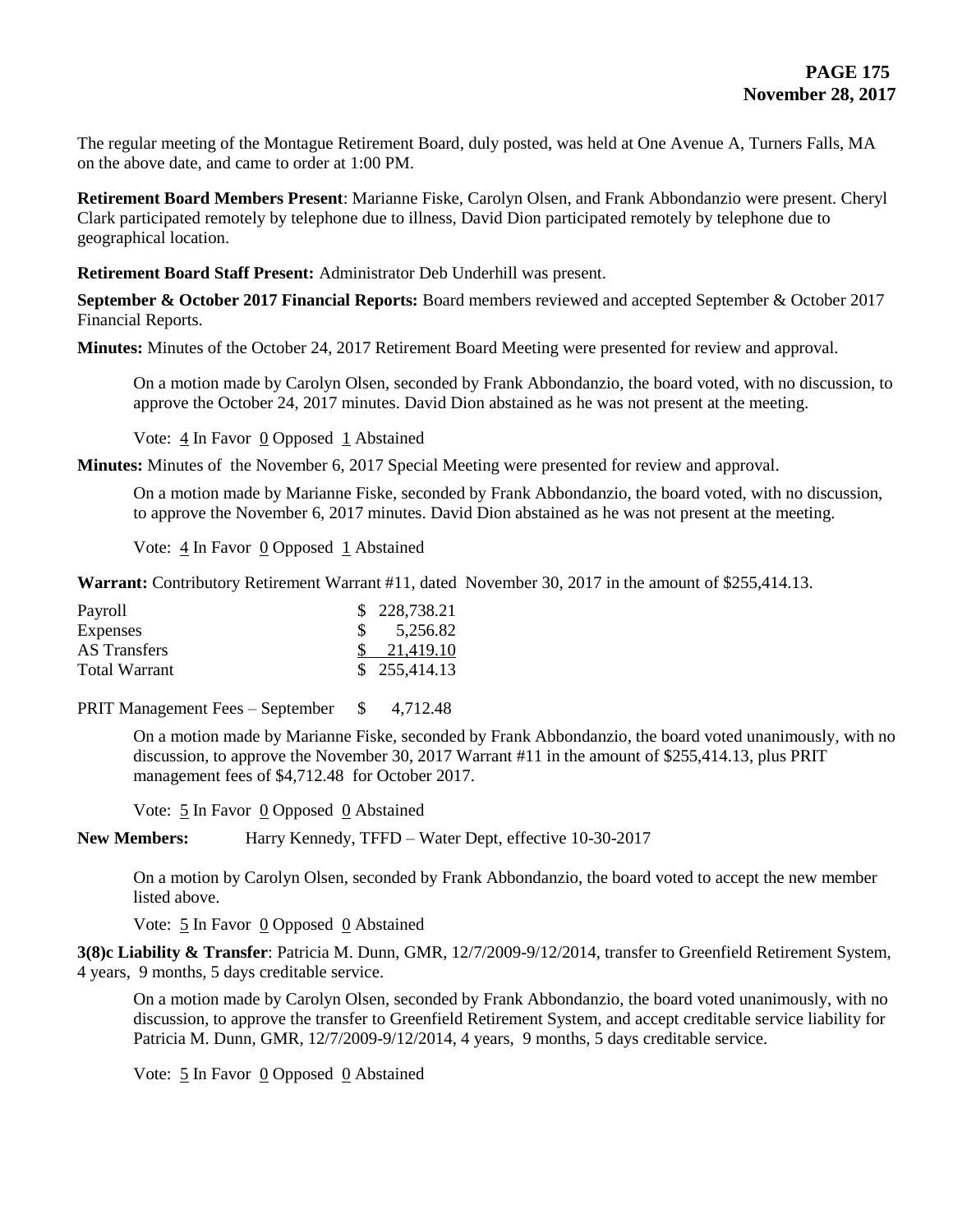**3(8)c Liability:** Tom Harnett, GMRSD, was a member 9/7/2004 -12/5/2013, he terminated his employment and took a refund of his Annuity Savings on 1/31/2014. Mr. Hartnett is currently a member of the Greenfield Retirement System. Will the board accept 3(8)c liability for 9 years, 2 months, 29 days creditable service upon a redeposit paid in full?

On a motion made by Carolyn Olsen, seconded by Frank Abbondanzio, the board voted unanimously, with no discussion, to accept creditable service liability for Tom Harnett, GMRSD, 9 years, 2 months, 29 days

Vote: 5 In Favor 0 Opposed 0 Abstained

**2018 Wages:** Board to set 2018 wages for Administrator, Treasurer and Board Members.

Carolyn Olsen moved that the Administrator wage be set at \$27.58 per hour for CY2018. Frank Abbondanzio seconded the motion.

Discussion: David Dion said he did not agree with the increase to the Administrator wage. Mr. Dion said he had looked up membership enrollment numbers. He said that for 2012 Active Membership was 193 and Retirees was 104, for 2015 Active Membership was 19 and Retirees was 121 and 2016 Active Membership was 198 and Retirees was 119. Mr. Dion said that he believes that membership and retirement numbers had not changed, and the job has not changed, since prior years. Ms. Underhill replied that membership numbers may not change, but that retirees pass away and new members retire and that she had 14 retirements in 2016, with almost as many in 2017. Ms. Underhill stated that the previous Administrator, Shari Hildreth, never had that many retirees in a year. Mr. Dion said the increase was not appropriate after (what he believed to be) one year of employment. Administrator Deb Underhill stated that the purpose of this increase is to re-structure the current pay scale to be closer to what other Administrators in the state earn. Ms. Underhill stated that the newly hired administrator in Easthampton was started at a salary of \$60K per year, \$10 per hour more than Ms. Underhill is currently paid, and she has an Assistant Administrator who earns as much as Ms. Underhill currently earns. Marianne Fiske confirmed this information. Ms. Underhill asked Mr. Dion if he received the current administrator salary survey that she had emailed to him. Mr. Dion responded that he had received it, but he believes that Administrator salary surveys are not relevant. Ms. Olsen said she thinks that the board should re-structure the pay scale; otherwise they will not be able to keep administrators in the position for very long. Mr. Dion disagreed; he said that if people want to move on to another position, they will, regardless of the pay scale. Ms. Olsen said that may be true. Ms. Underhill said that with this increase, she will still be the lowest paid Administrator in the state, just not by such a wide margin. Mr. Dion re-stated his position against the increase.

Ms. Cheryl Clark also stated that she did not agree with the increase to the Administrator salary. Ms. Clark said that this increase was not appropriate for the administrator at this time, and she agreed with Mr. Dion.

A vote was taken on the motion to set the Administrator wage at \$27.58 per hour. Carolyn Olsen, Frank Abbondanzio and Marianne Fiske voted in favor of the motion. David Dion and Cheryl Clark voted no to the motion.

Vote: 3 In Favor 2 Opposed 0 Abstained

**Administrator Hours:** Board vote to increase Administrator hours from 25 hours to 28 hours per week.

Carolyn Olsen moved that the Administrator hours be increased to 28 hours per week beginning CY2018. Frank Abbondanzio seconded the motion.

Discussion: Mr. David Dion said that he did not agree with this increase in hours. Cheryl Clark stated that she also disagreed. Mr. Dion said that when Administrator Tina Schneider left the Administrator position, he fought to have the hours reduced to 25 hours per week. Mr. Dion said the job hasn't changed since then so an increase in administrator hours is not warranted. Ms. Clark agreed with Mr. Dion. Marianne Fiske said that she believes the increase in hours is warranted, as it will allow Administrator Deb Underhill to complete work, like filing, that she currently doesn't have time for. Carolyn Olsen said the increased hours would allow the Retirement Office to be open consistent times every day which would be more convenient and less confusing for the members.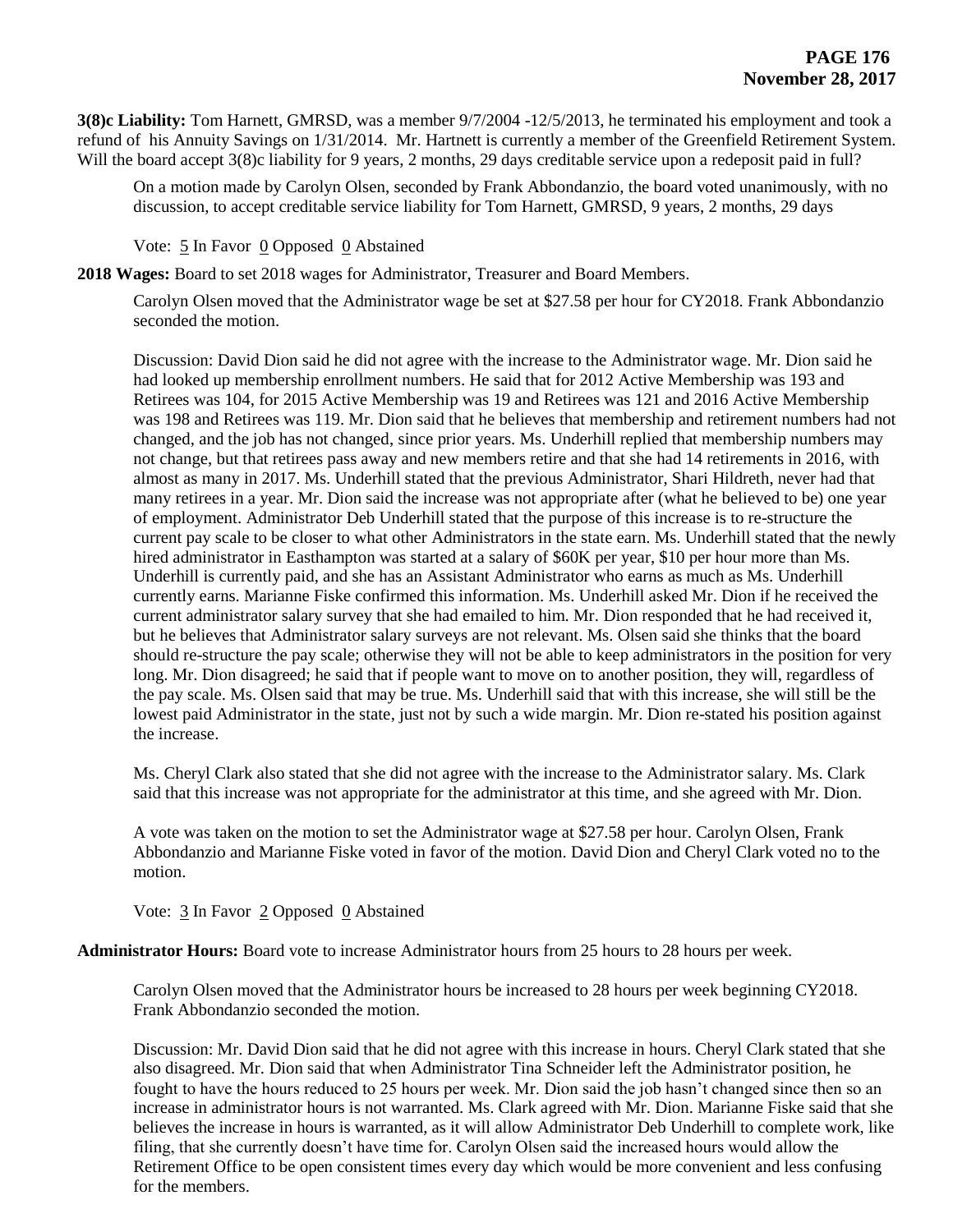**CY2018** 

A vote was taken on the motion to increase the Administrator hours to 28 hours per week. Carolyn Olsen, Frank Abbondanzio and Marianne Fiske voted in favor of the motion. David Dion and Cheryl Clark voted no to the motion.

Vote:  $\frac{3}{2}$  In Favor  $\frac{2}{2}$  Opposed  $\frac{0}{2}$  Abstained

# **Board Stipend:** Board to set the board member stipend for CY2018.

On a motion made by Carolyn Olsen, seconded by David Dion, the board voted unanimously, with no discussion, to set the annual board member stipend at \$4020 for CY2018.

Vote:  $\frac{5}{5}$  In Favor 0 Opposed 0 Abstained

**Treasurer Stipend:** Board to set the Treasurer stipend for CY2018.

On a motion made by Carolyn Olsen, seconded by David Dion, the board voted unanimously, with no discussion, to set the annual Treasurer stipend at \$3000 for CY2018.

**Annual Budget:** Board Vote to approve CY2018 budget, in the amount of \$332,456.

# **FY2018 Budget:**

### **MONTAGUE RETIREMENT SYSTEM CALENDAR 2018 BUDGET**

|                                          |                 |         |                   | <b>UTZUI</b> Ö  | %             |
|------------------------------------------|-----------------|---------|-------------------|-----------------|---------------|
| <b>Description</b>                       | <b>CY17</b>     | 2017    |                   | <b>Proposed</b> |               |
|                                          | <b>BUDGETED</b> | Actual  | <b>Difference</b> | <b>BUDGET</b>   | <b>CHANGE</b> |
| <b>Salaries</b>                          |                 |         |                   |                 |               |
| <b>Town Accountant</b>                   | 4,020           | 4,020   | $\mathbf 0$       | 4,020           | 0.00%         |
| Treasurer                                | 2,000           | 2,000   | 0                 | 3,000           | 50.00%        |
| * Administrator/28 hrs (see notes below) | 30,797          | 30,797  | 0                 | 40,156          | 30.39%        |
| **Administrator Extra Hours              | 500             | 400     | 100               | 500             | 0.00%         |
| <b>Board Stipend</b>                     | 16,080          | 16,080  | 0                 | 16,080          | 0.00%         |
| <b>Total Salaries</b>                    | 53,397          | 53,297  | 100               | 63,756          | 19.40%        |
| <b>Expenses</b>                          |                 |         |                   |                 |               |
| Fiduciary Ins.                           | 2,300           | 2,188   | 112               | 2,400           | 4.35%         |
| <b>Copier Service Contract</b>           | 400             |         |                   | 0               | $-100.00\%$   |
| Administrative Expenses ***              | 5,000           | 3,000   | 2,000             | 5,000           | 0.00%         |
| PTG Support                              | 15,400          | 15,400  | $\Omega$          | 20,200          | 31.17%        |
| <b>Association Dues</b>                  | 400             | 400     | 0                 | 400             | 0.00%         |
| Election                                 | 500             |         | 500               | 500             | 0.00%         |
| Employee Fringe Costs****                | 7,200           | 7,530   | $-330$            | 8,200           | 13.89%        |
| Furniture & Equip.                       | $\mathbf 0$     | 4,691   | $-4,691$          | 1,000           | 0.00%         |
| Legal Exp.                               | 7,000           | 675     | 6,325             | 8,000           | 14.29%        |
| Travel & Education/Training              | 8,500           | 7,229   | 1,271             | 8,500           | 0.00%         |
| Town Audit - GASB                        | 4,500           | 4,500   | 0                 | 4,500           | 0.00%         |
| Management Fees (PRIT)                   | 201,000         | 205,000 | $-4,000$          | 210,000         | 4.48%         |
| <b>Total Expenses</b>                    | 252,200         | 250,613 | 1,187             | 268,700         | 6.54%         |
| <b>Total Salaries &amp; Expenses</b>     | 305,597         | 303,910 | 1,287             | 332,456         | 8.79%         |

#### **\*Administrator salary adjustment** =

*Per discussion at October 24, 2017 board meeting, administrator salary adjustment to \$27.58 per hour to be more in line with other Administrator's in the state.* 

*Plus, an increase in hours to 28 hours per week.*

**\*\*Extra Hours** *-*Administrator anticipates extra hours will be required due to increase in retirements and work load.

**\*\*\*Admin. Expenses** - postage, telephone, office supplies, binding records, forms & stationary, etc.

**\*\*\*\*Empl. Fringe Costs** = \$7000 BC/BS PPO Individual, \$275 WC, \$925 MC (includes MC for board stipends).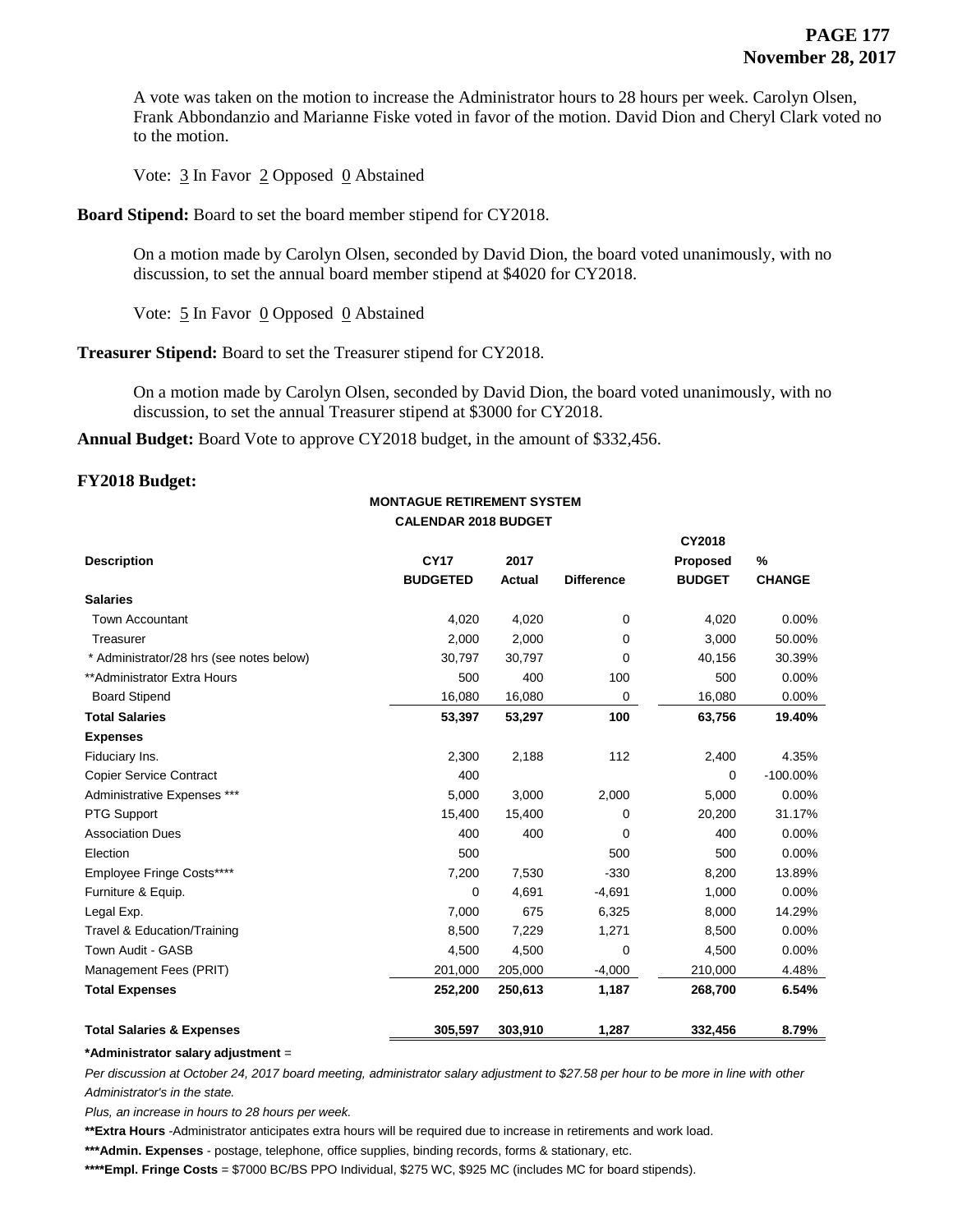A motion was made by Carolyn Olsen to set the CY2018 budget at \$332,466. Frank Abbondanzio seconded the motion. A vote was taken, Carolyn Olsen, Frank Abbondanzio and Marianne Fiske voted in favor of the motion. David Dion said that he was voting no as he disagrees with the increase to the administrator wage and hours. Cheryl Clark said that she was voting no as she disagrees with the increase to the administrator wage and hours.

Vote:  $\frac{3}{2}$  In Favor  $\frac{2}{2}$  Opposed  $\frac{0}{2}$  Abstained

**Other Business:** David Dion asked why there was a notice in the Greenfield Recorder for the 5<sup>th</sup> board member position. Mr. Dion referenced a PERAC notice from 6-8-2016 that does not state that advertising for the 5<sup>th</sup> board member position is required. Carolyn Olsen stated that she believes there is a more recent PERAC memo which states that the board does need to publish a notice when the  $5<sup>th</sup>$  board member term is up. Marianne Fiske agreed with Ms. Olsen. Mr. Dion wanted to know how much the notice cost and how many times it was being published. Ms. Underhill stated that per an email conversation with the PERAC legal department, the notice would run once a week for three weeks, and the cost was approximately a few hundred dollars. Administrator Deb Underhill said that this new information was presented at the October 2017 MACRS conference, and that she would email the most recent memo to all board members after the meeting. The board discussed reviewing applications and resumes at the December board meeting, and asked Administrator Deb Underhill to put it on the agenda for December.

Next meeting: **Tuesday December 19, 2017 @ 1 pm.**

Adjourned 1:20 PM